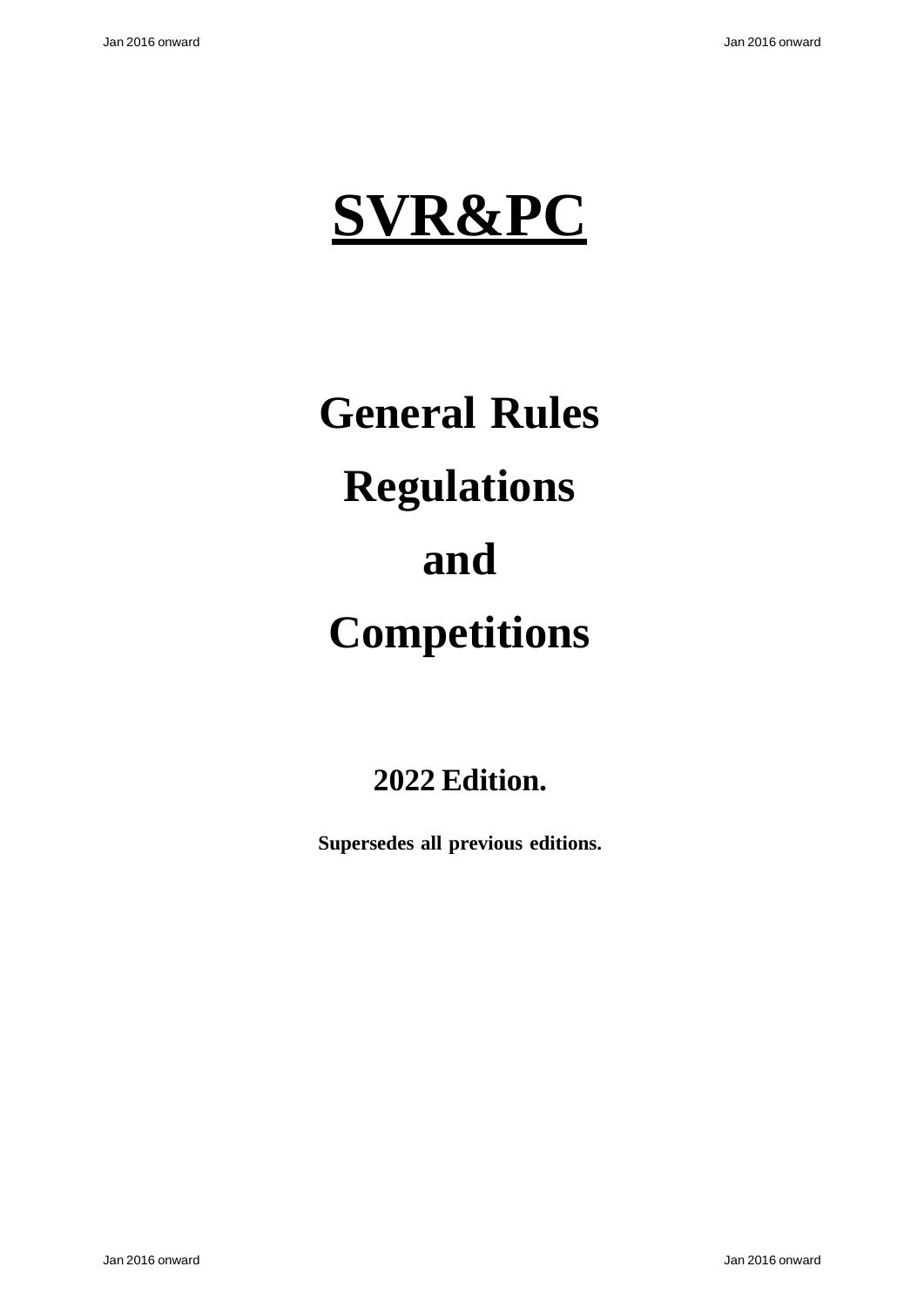## **SVR&PC General Club Range Rules & Regulations**

- **1.** All club members are required to comply with the various firearms acts in all respects relating to firearms used at any event organised by the club.
- **2.** The RCO shall have the power :-

a) to prevent any "undesirable" or "unsafe" person for any reason to remain on the firing point or the range.

b) to refuse the use of any gun, ammunition, powder or priming agent they consider unsafe or dangerous.

- **3.** All rifles are to be kept parallel to the ground & handled safely, they must not deviate from the arc of fire. (the arc equates to 70 mils to left, right or upward vertical planes of the target centre). 70 mils = 4 degrees.
- **4.** It is mandatory to wear ear protection on all ranges whilst firing is taking place (HSE club insurance requirement), eye protection is mandatory with all black powder shooting & advisory for all other shooting.
- **5.** The RCO is primarily responsible for safety on the range but all participants are equally responsible & can order an immediate cease fire in the event of imminent danger or other emergency. The procedure is to shout STOP! STOP! STOP! or give three sharp whistle blasts. Upon hearing either of these commands all firing shall stop, firers are hold position & await further instructions. When the RCO has assessed the situation, further instruction will be given to the firers (making safe, grounding firearms etc.). The range officer shall have the power to order all firing to cease whilst attending to any problem.
- **6.** The control of the butt flag shall be in the hands of the range officer at all times. The butts officer is in the case of an emergency such as communications failure with the firing point, is to drop the targets but not to raise the butt flag. The butts officer & the butts party will then await contact from the acting RCO before leaving the butts.
- **7.** All members shall take their turn in the butts as requested by the acting RCO.
- **8.** During firing practice only targets approved by the acting RCO may be used.
- **9.** Firearms shall not be loaded when not in use for any reason. In the event of a malfunction the firer will raise their free hand to attract the acting RCO attention who will then decide upon the next course of action. All guns must be cleared & proved safe by a competent person.
- **10.** Guns must be proved clear by the acting RCO or their deputy before they are removed from the firing point & all actions left visible open until the gun is boxed or cased.
- **11.** Muzzleloaders will only be capped or primed on the firing point & all flasks or powder containers will be removed from the area of muzzle or chamber flash before firing commences. Breech-loaders will only be loaded on the firing point only.
- **12.** Members must observe the range rules at all times & the acting RCOs lawful instructions must be complied with. Any person who disobeys any safety rule, will on the order of the acting RCO, cease fire for an indefinite period, awaiting the decision of the full club committee. (see breach of rules chart).
- **13.** Members & any prospective members or guests must sign a declaration that they are not prohibited from holding a firearm by virtue of section 21 of the firearms act 1968. (& subsequent laws, this is a home office requirement).
- **14.** The club is required by home office rules to report to the police, any member who has not attended a range for a period of twelve months, failure to attend ranges may result in revocation of the members firearms certificate.
- **15.** Members who resign for any reason shall notify the club secretary at the earliest date, as the club is obliged to notify the police of this fact. Non-payment of membership fees is a de-facto resignation which will be communicated to the constabulary of the ex-members county.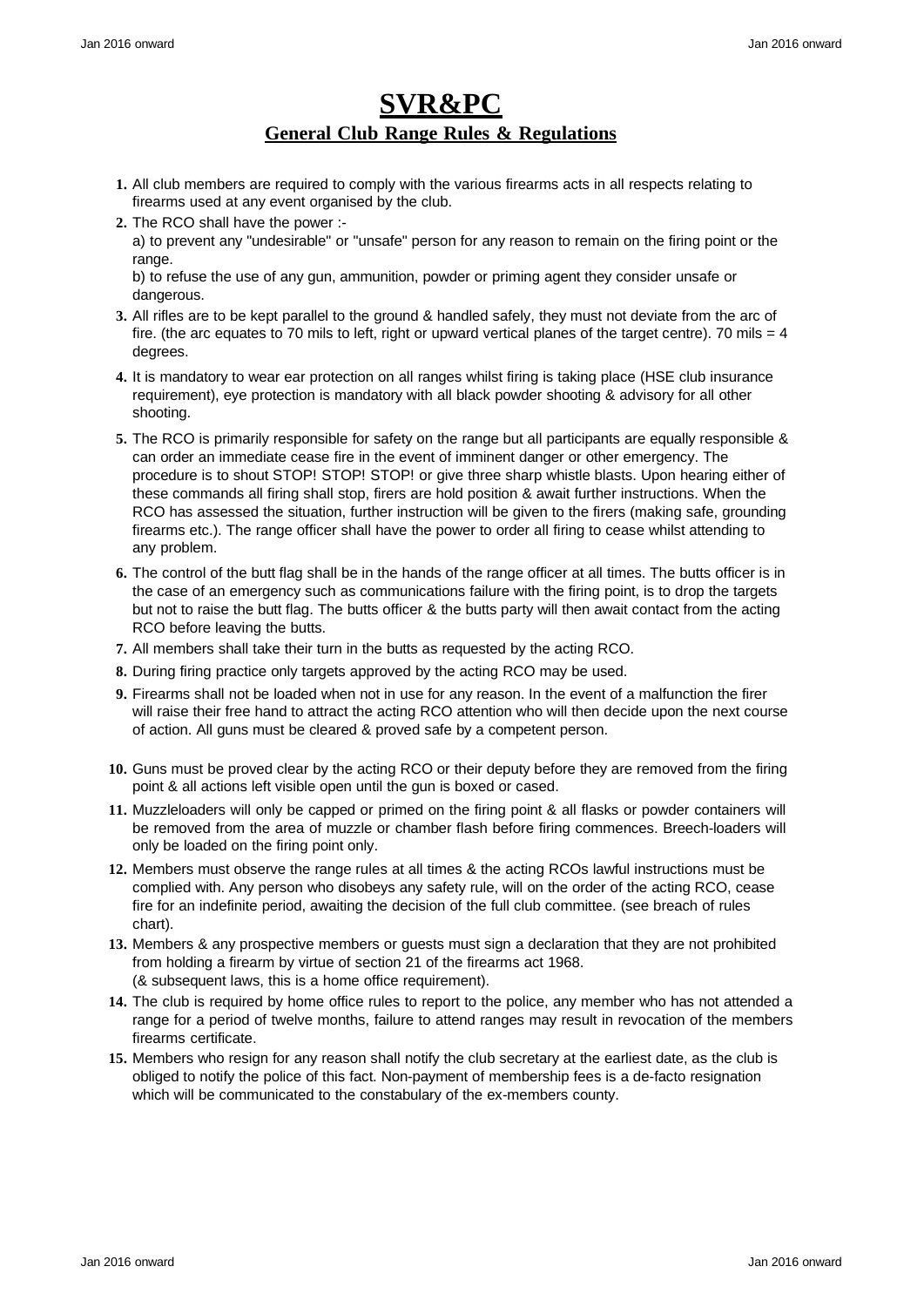#### **16. Probationary members**

- **i)** An applicant for membership must declare if they have ever had a firearms certificate refused or revoked for any reason.
- **ii)** Probationary members shall be sponsored by a full member of the club & if deemed necessary, be interviewed by the club committee.
- **iii)** A period of six months will be served during which attendance at a minimum of four ranges must be completed. During the probationary period, a member may only shoot under the supervision of a full member until the probationer is deemed to be competent in the safe handling of firearms.
- **iv)** The probationary fee shall be half of the current years subscription, payable with application.
- **v)** When elected to full membership the balance of the years fee (pro rata to end of year) shall be paid.
- **vi)** Probationary members are eligible to compete in club competitions.
- **vii)** Every probationer is to be issued with a copy of the NRA training manual (hard copy or CD) which they must read & learn.
- **viii)** During the probationary period, the probationer will receive instruction from the training officer & deputies nominated by the training officer. The probationer must be able to demonstrate their competency in the safe handling of firearms before they may be accepted as full members of the club.

#### **17. Guests**

In view of Home Office requirements concerning guests, the following shall apply -

- **i)** Guest who do not hold a firearms certificate are only allowed to attend official "guest days" which must be agreed by the committee beforehand & notified to the police at least 48 hours in advance. To allow sufficient time for paperwork please request "guest days" at least five days in advance.
- **ii)** Guest who hold a firearms certificate may attend shoots provided the acting RCO is notified at least three days in advance of the range date.
- **iii)** Members are responsible for the conduct of their guests & must supervise them at all times.
- **iv)** Guest fees must be paid over before commencing to shoot. O/S £5 sharing, £10 own lane. Bisley &10 sharing £20 own lane. Guests must be accompanied & supervised by their sponsor at all times.

#### **General**

- **18.** Members must conduct themselves in an orderly manner & wear clothing of contemporary design & neutral colours. Alcohol is prohibited on the ranges. There shall be no smoking on or near the firing point. Smoking must be down wind of all non smokers. (at Old Sarum, smoking may only be undertaken well away from the firing point, no closer than the car park area).
- **19.** Members must sign & return the attached annual declaration form, fully filled out, to certify they have read & will comply with these rules & regulations before they are permitted to take part in club activities. To avoid difficulties please return the form as soon as possible. (This form may also be issued & returned via email). This **MUST** be done before your Safe Shooting Card is issued to you & you may not shoot on any range until you have your SSC. Always keep this booklet with you on the ranges.
- **20.** Members must keep a personal record of their annual range attendances, each attendance is to be countersigned by a qualified RCO/RSO or other club officer. A copy of this annual attendance record is to be passed to the club secretary / membership secretary upon request.
- **21.** Membership fees are due on January 1st each year, the payment must be with the club treasurer by the end of January or if paid in two instalments, half by the end of January & half by the end of June. Other special arrangements for payment may be made with the agreement of the club treasurer (such as monthly standing order etc.).
- **22.** High muzzle energy firearms (as defined by the NRA) are not shot by the club. Any member wishing to use these firearms must do so under the aegis of the NRA at Bisley or with other clubs they may belong to.
- **23.** A "green fee" may be payable at each range attendance, members are expected to volunteer this fee & not be chased for it by the club officials.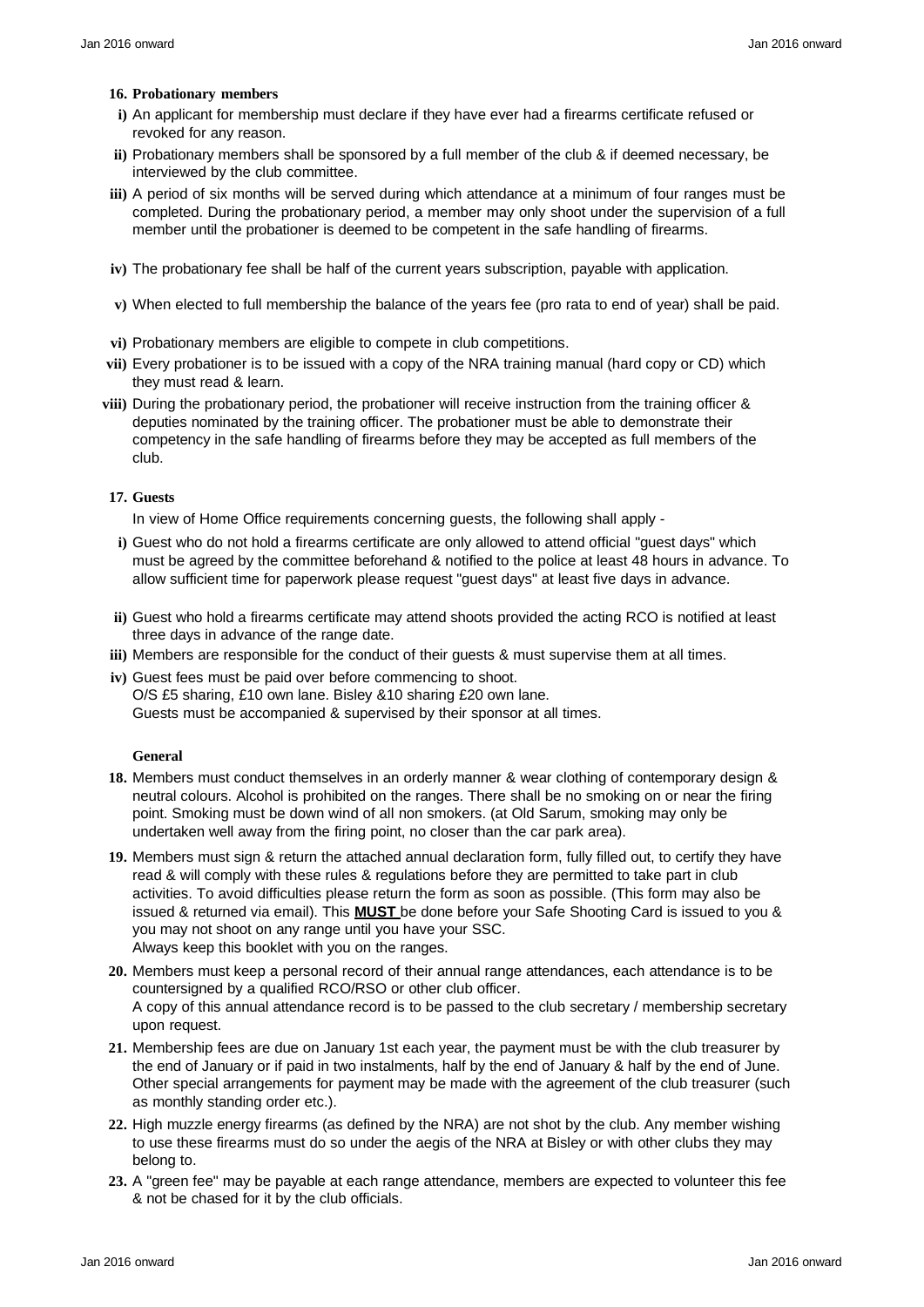# **SVR&PC Annual Competitions - General Rules**

#### **All Ranges**

- **1.** All competitions are to be shot in the time allotted (TIME BEING OF THE ESSENCE) without exception.
- 2. Detail timings are to be :-  $M/L = 30$ min max  $R_B/L = 20$ min max.
- **3.** Old Sarum to commence at 09:00 sharp. Intervals for target changing = minimum of 30 mins.
- **4.** Scoring M/L = 50% rule. Dissimilar calibres = 50% rule. Same calibre = line cutting inwards rule.
- **5.** Members may only enter each competition once. (with one gun only).
- **6.** Competitions are to be shot in accordance with club general rules, competition specific rules (see competition lists for details) & the active range regulations of the range in use. **7.**
- All targets & frames are to be inspected by the range officer (or aide) before & after shooting.
- **8.** All sights are to be in the spirit of the original & contemporary with the gun. Except in free competitions where any sights including scopes may be used.
- **9.** A lesser firearm may be entered in any competition subject to the acting RCO's discretion.
- **10.** The Enfield trophies are restricted to British Enfield rifles only.
- **11.** For Breech loading (10 shots to score) competitions at 100M or more, a maximum or 5 sighting shots is permitted. Some or all of these shots may be converted provided that the only last 10 shots fired are scored. More than 5 sighting shots may be permitted at the discretion of the acting RCO.
- **12.** All participants will use an adequate spotting scope if they wish to see where their shots are going & not rely upon the butt detail.
- **13.** In the event of a request to mark a shot, the butt detail will indicate the score as per the butt scoring instruction sheet. (copies are available on the web site).
- **14.** All members will keep a record of their sight settings, there will be no "sighting in sessions" before a competition. (Use a known load as there will be no time allowed for experimentation).
- **15.** Practice or sighting in with a new load or gun will only take place after competition shooting has ceased.
- **16.** The times shown on the website & passed out via email are the ARRIVAL TIMES & not competition times, if you arrive before competition shooting commences & space is available, you may be allowed to compete; if shooting has started before you arrive you are automatically disqualified from shooting that competition. This may be relaxed at the discretion of the acting RCO.
- **17.** Change of butt detail shall be done in an efficient manner without unnecessary delay, chatting or lunch breaks during the course of competitions.
- **18.** Muzzle loading shall mean original or reproductions of black powder guns loaded from the muzzle only.
- **19.** Breech loading shall mean original or reproductions of guns loaded from the breech (i.e. capping or cartridge types).
- **20.** Vintage shall mean any gun in production before the end of WW2 (VJ day) or reproductions thereof.
- **21.** Modern shall mean guns produced after WW2 including substantially modified guns (i.e. target rifles based on an Enfield no4 action with a 7.62mm barrel or a Ruger old army revolver). All aspect of a gun shall be in keeping with the original format & may, if needs be, be scrutinised by the shooting committee before use.

**Reminder to all members a copy of your annual attendance is to be passed to the club secretary at the end of the year (every year).**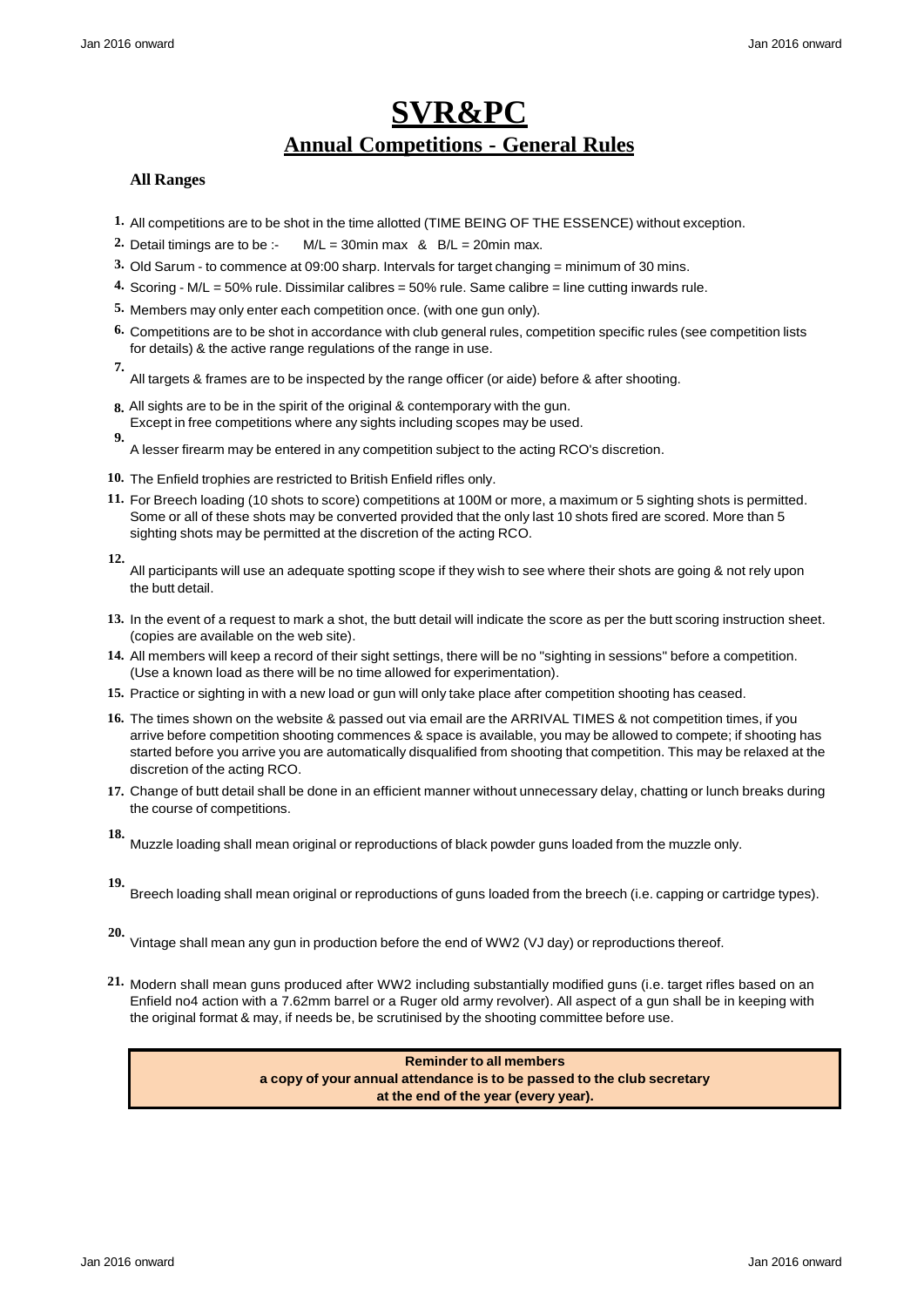### **MARKING AND SCORING PROCEEDURES AT BISLEY**



#### **MARKING PROCEEDURES FOR BUTTS PARTY**

|   | Insert disc to indicate fall of first shot, raise target and indicate with marking peg<br>the value of shot as indicated above |
|---|--------------------------------------------------------------------------------------------------------------------------------|
|   | At second shot drop target, insert disc into second shot hole, patch first hole, raise                                         |
| 2 | target and indicate<br>with marking peg the value of shot as indicated above.                                                  |
|   | Continue in this manner until informed by firing point to drop target and patch up                                             |

3 in readiness for next competitor.

This is all you need to do. Watch sand for splash or lay your hand onto frame or both to feel shots as they come.

This procedure should obviate any delay in raising and lowering targets during the competitions.

#### **MARKING PROCEEDURES FOR SCORER**

During the competition where possible, each competitor will be accompanied by a scorer. If this is not possible, a single scorer will record all scores.

The scorer will record the score as indicated by the butts marker after each shot.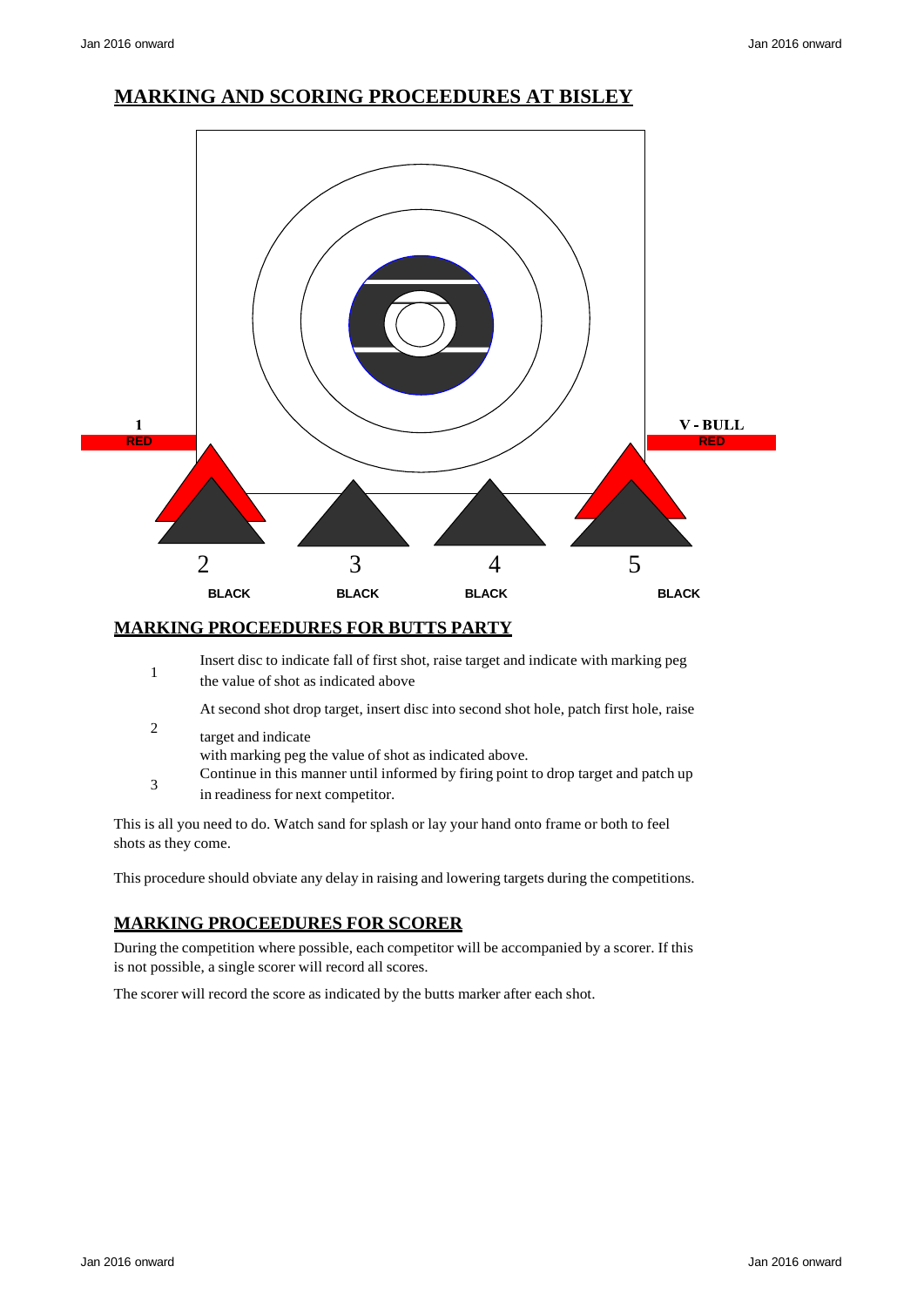#### **RADIO PROCEDURES**

**State your location first, followed by your call destination & message, for example, "firing point to target 91, target 91 message 4".**

## **NRA RADIO / TELEPHONE CODE MESSAGES**

- **1. Raise sighting targets.**
- **2. Firing about to commence.**
- **3. No spotting disc visible.**

**Spotting disc unmistakably disagrees with signalled value. Check that the spotting 4. disc shows the last shot and that the panel signals its correct value\*. The Butts Officer is to view the target before passing the message.**

**A shot has been fired but no signal has been made. Examine target carefully and 5. signal the shot, if found, or a miss\*.**

**Firer has challenged for a higher value for his shot. Examine the whole target and 6. signal the correct value\*.**

**It is suspected that there is a second shot on the target. Inspect the target for a**

- **7. second shot. If found mark and signal both shots. If not leave the spotting disc in the original hole.\***
- **8. A miss has been signalled but firer has challenged for a scoring shot. Re-examine the target carefully and signal the shot, if found, or a miss\*.**

**The spotting disc appears not to have moved. Butt Officer is to consult marker and 9. confirm that the spotting disc is in the latest shot hole. If successive shots have been very close to each other the RO to be advised accordingly\*.**

**Marking/shooting appears to be unduly slow. Butt Officer/ Range Officer to check 10. and correct where necessary.**

- **11. Stand easy. Half-mast target.**
- **11. Blow off shots are about to be fired. Ensure that all targets are fully lowered until Message 1 is given.**
- **12. Stand easy. Lower target, patch out and put target back up.**
- **13. Radio the number of hits as score board figures are not clear.**
- **14. Firer has challenged his score. Re-examine the target and show the correct number and value of the shots\*.**
	- **\* Also confirm the result by telephone/radio.**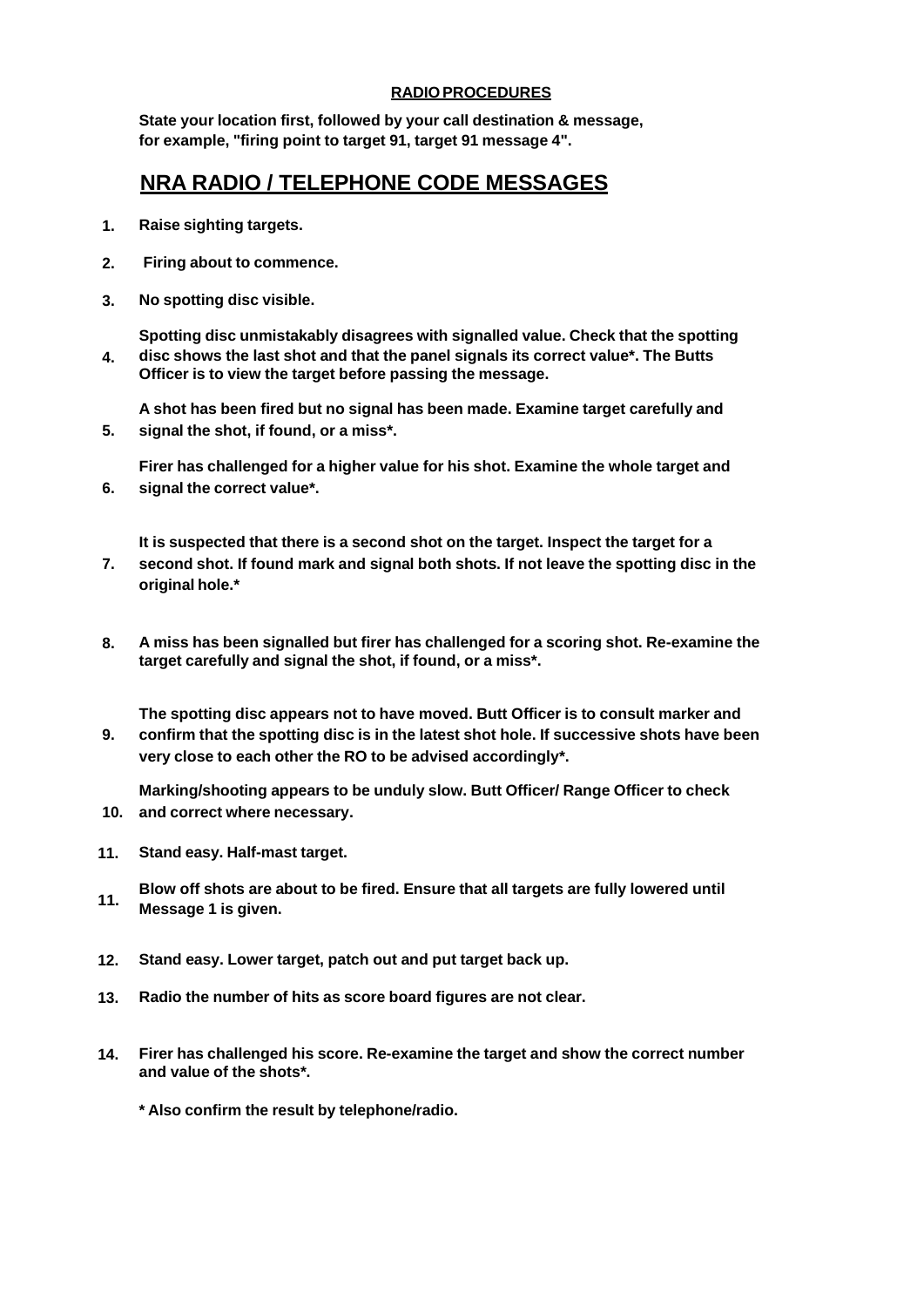#### SALISBURY VINTAGE RANGE LTD. Contacts: Richard Buss 07703 498822 Simon Downs 07739 182209 **OLD SARUM FIRING RANGE** Old Sarum Airfield, Nr Salisbury. SP4 6DZ - 51.10032°N 1.77803°W **RANGE ORDERS as of 23rd Nov 2021**

**ACCESS:** Via Portway and Old Sarum Park Road, the Range is located just south of the east end of the grass airstrip.

**PARKING:** Vehicles can park on the grass or behind the butts. Care must be taken not to damage the grass. Do not park on the road outside the gates.

**DESCRIPTION OF RANGE:** Old Sarum is a historic ex MOD range built circa 1917, originally used to test and line up aircraft machine guns. The firing point is based in a sunken area with a mantle and sand butts against a brick wall. Care must be taken during wet and icy conditions on the concrete and metal steps.

#### **DANGER AREA: The range is a No Danger Area design.**

**RANGE DISTANCE:** 25 metres.

Pistol, Gallery Rifle and Airguns maybe fired at 25, 20, 15 and 10 metres **FIRING POINTS:** Max 9 Bench-rest and Standing with screens. 5 from all other distances and postures. Screens are to be used on all benches to prevent ejected brass hitting another person. **FIREARMS ALLOWED:** Antique Weapons, Black Powder, Pistols, Rimfire Rifles, Shotgun solid slug & pattern board. **AMMUNITIONLIMITATIONS:** Maximum Calibre: .455 Maximum Velocity: 2150 ft/sec Maximum Muzzle Energy: 1496 ft/lbs **FIRING TIMES:** No earlier than 09:00, no later than 17:30 or sunset. No night firing. **RCO/RSO RESPONSIBILITIES:** To comply with these Range Orders, ensure all guns are briefed on Range Orders,

ensure appropriate ear and eye protection is used, report any incidents, opening up and closing procedures. Ensure ammunition limitations are observed.

**FLAGS:** 4 Red Danger flags are kept in the Target Store (to the right of the butts) On opening up the RO is responsible for affixing the flags. One must be flown from each of the flagpoles on top of the high wall, one on the rear gate giving access to the butts and one at the top of the steps leading to the firing point. The RO is responsible for taking down and storing the flags at the end of the day.

**THE GATE:** at the top of the stairs that gives onto the Firing Point must be closed at all times and display a Warning **LIVE FIRING** sign while the range is in use.

**THE GATE:** which leads from the Target Store to the Butts, must be kept closed during firing. If at any time the gate is open with the **STOP** sign visible, an instant Cease Fire order is to be given.

**CLEAR RANGE PROCEDURE:** This is a No Danger Area range, it is not necessary to clear the area behind the butts. The RO must ensure the range is clear of obstructions and personnel before and during firing.

**CEASE FIRE:** Firearms are only allowed on the firing point when the range is declared 'Live' The RO is required to ensure all firearms are 'Clear' when a ceasefire is called. All firearms are to be removed from the firing point, either bagged or in the rack, and not handled during a cease-fire.

**SENTRIES/LOOKOUTS**: It is impractical to have a lookout, but the RO and all guns are equally responsible to ensure there is no encroachment on to the range during firing, if necessary the command STOP STOP STOP is to be issued.

**MEDICAL ARRANGEMENTS:** Each Club is responsible to provide their own medical kit and First Aider.

**EMERGENCY PROCEDURES:** In case of a medical emergency call either 111 or 999. Any emergency or incident must be reported to Salisbury Vintage Range Ltd within 24 hours.

**COMMUNICATIONS:** Verbal instructions from the RO to the guns.

**HOUSEKEEPING:** All rubbish, empty brass and unfired ammunition must be cleared away from the range at the end of the firing day. Put benches away under cover and leave the range in the condition you would expect to find it. Report any damage to SVR Ltd. ASAP.

**BYE LAWS:** N/A. **WIND FLAGS:** N/A

**SECURITY**: All guns are responsible for the safe keeping of their firearms and ammunition.

**LIVESTOCK:** No animals or pets are allowed onto the range

NO Alcohol or drugs are allowed on the range. Shooting by persons under the influence

Richard Buss, RSO NRA No: 26311 - Salisbury Vintage Range - 23/11/2021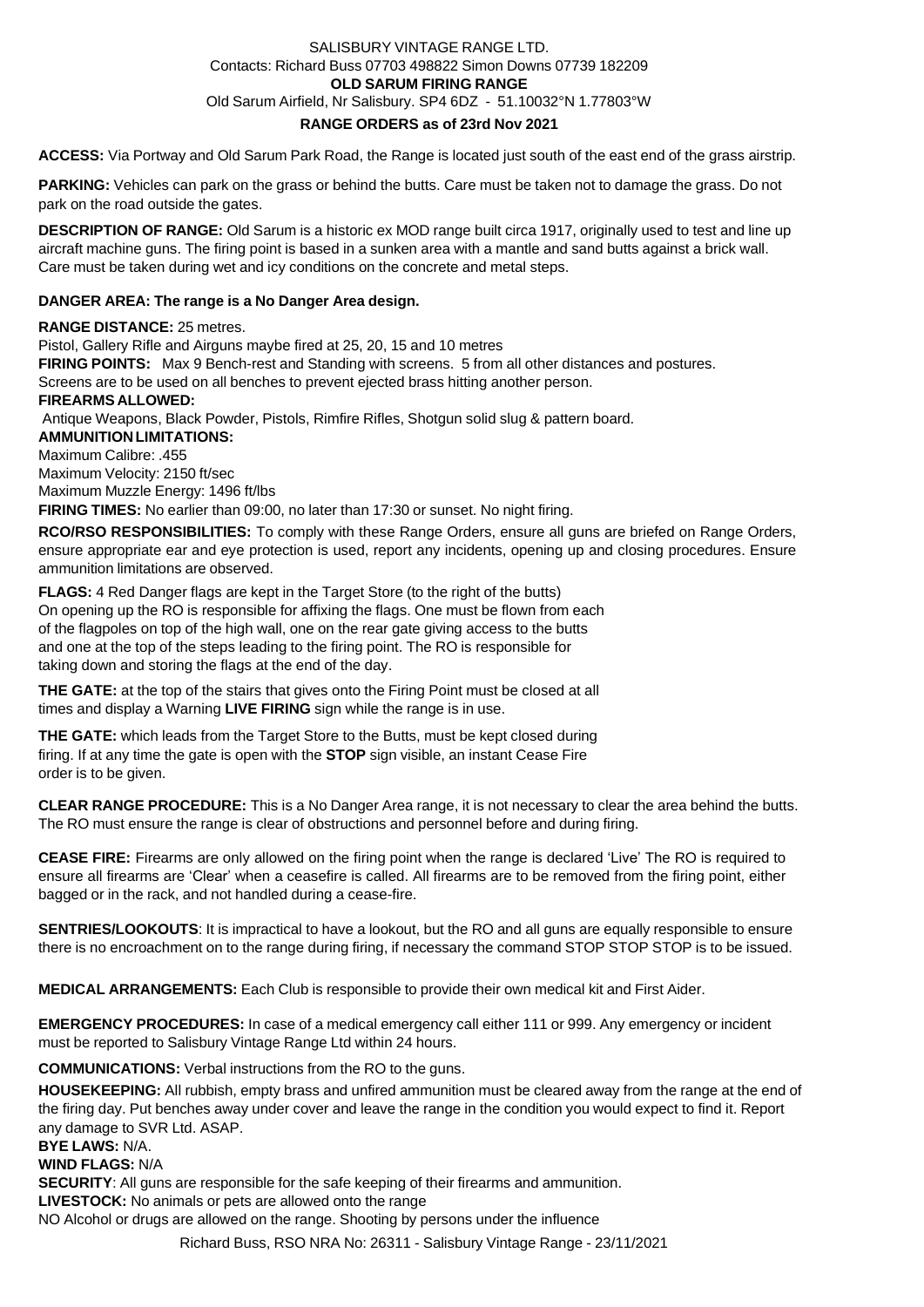## **SALISBURY VINTAGE RIFLE AND PISTOL CLUB Aide Memoire to club Range Rules**

No matter how experienced you think you are, you must sign annually to acknowledge to the Chairman that you have read the range rules. New members must sign on joining.

## **Always follow the Range Officer's (RO's) instructions.**

His decision on any matter is final.

## **RANGE INSTRUCTIONS**

**1. Specific range orders:** must be followed at all times.

**Stop Stop Stop**: Anyone can call this if they observe a range incursion or a

- **2.** dangerous occurrence. Stop shooting. Firearm pointed down-range at target with finger off trigger. Await RO instructions.
- **3. The range is live, you may load, make ready and fire**: Shooter may step up to the bench, pick up firearm, load, make ready and commence firing.
- **4. Show clear**: Shooter shall show an empty chamber and magazine well to the RO, step back, leaving the firearm on the bench.
- **5. Guns clear, remove from firing point:** Firearms shall be removed from the firing point and racked or bagged.

**Guns clear, range is safe, you may go forward**: Shooter may go forward to **6.** change or collect target. When anyone is forward of the firing point, no guns, ammunition, powder or primers are to be handled by anyone.

**Misfire procedure**: Do not attempt to open the bolt, keep firearm pointed

**7.** down-range at the target, wait 30 seconds before attempting to unload. Inform RO, who will assist with safe unloading. When releasing bolt, ensure that you are clear of the area behind in the event of a discharge.

**Consider vertical arc**: Do not allow barrels to aim above the target area.

- **8.** Bear this in mind when resting a firearm on a bipod with no support at the stock. This applies also after breaking air rifles or shotguns.
- **9. Only unbag at the firing point** and with RO's permission.
- **10. Ear Protection** is mandatory.
- **11. Eye protection** is recommended and is mandatory with black powder.
- **12. NRA Range Manual**: Ensure that you are familiar with your copy.
- **13. No Alcohol or Smoking** permitted on or near the firing point.
- **14. No Smoking** on or near the firing point. (car park area only).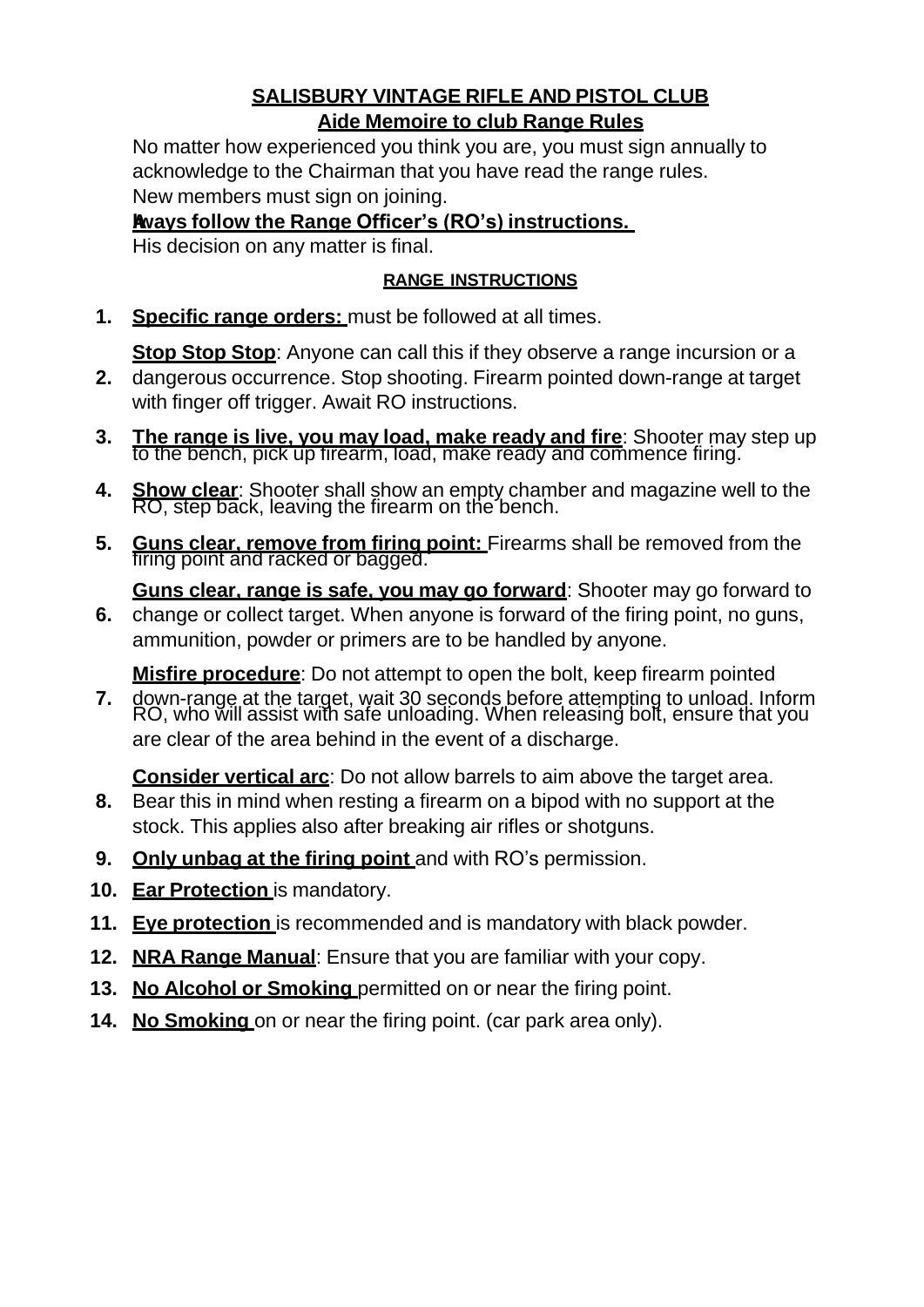# **Action in the event of a breach of club rules**

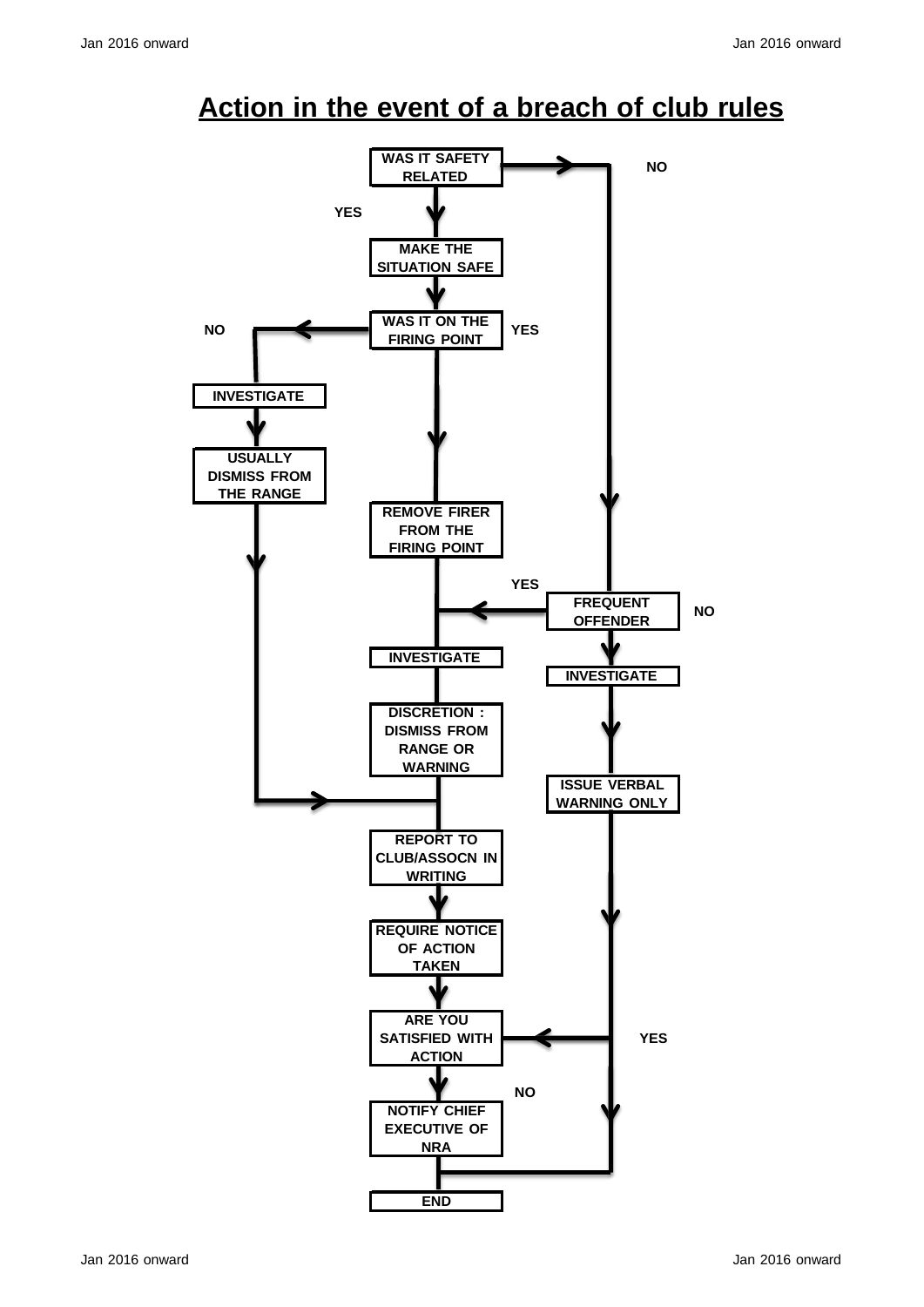## **SVR&PC - Annual Competitions - 100M & over**

| $T-S$          | <b>Christmas Turkey Shoot</b><br>(Gallery) | 100M from bench off elbows, any pistol calibre, magazine fed, U/L gallery rifle<br>(over .25") [cowboy action], original / iron sights.<br>No slings or optical sights. 10 shots with 10 to count.                                                                |
|----------------|--------------------------------------------|-------------------------------------------------------------------------------------------------------------------------------------------------------------------------------------------------------------------------------------------------------------------|
| L1             | Enfield Trophy (M/L)                       | 100M three positional, Enfield M/L rifles only.<br>No slings or optical sights. (original sights only).<br>15 shots, all to count. 5 standing, 5 kneeling & 5 prone.<br>Bench off elbows permitted in place of kneeling.                                          |
| L2             | <b>Presidents Platter</b>                  | 100M bench rest, any pistol calibre, magazine fed, U/L gallery rifle (over .25")<br>[cowboy action]<br>No slings or optical sights. 10 shots to count (5 sighters, convertible).<br>Fore-end rest only, lesser positions may be used (elbows etc.)                |
| L <sub>3</sub> | <b>Under Lever (Gallery)</b>               | 100M any pistol calibre, magazine fed, U/L gallery rifle<br>(over .25") [cowboy action], any sights.<br>No slings. 5 sighters & 10 to count.<br>Bench off elbows or prone permitted.                                                                              |
| L <sub>4</sub> | <b>Mad Minute (rapid fire)</b>             | 100M any position, bolt action military rifles only.<br>Unlimited shots in one minute.<br>No slings or optical sights. (original sights only).<br>Bench off elbows or prone permitted.<br>Pre 1945 design bolt action full bore rifles in original calibres only. |
| L <sub>5</sub> | .22" rifle (100M)                          | 100M prone, 22Ir rifles only. Slings & optical sights permitted.<br>No rests. 12 shots with best 10 to count.<br>Bench off elbows or prone permitted.                                                                                                             |
| L <sub>6</sub> | Rose bowl<br><b>Under Lever (Gallery)</b>  | 200M any pistol calibre, magazine fed, U/L gallery rifle<br>(over .25") [cowboy action], any sights.<br>No slings or rests permitted. 5 sighters & 10 to count.<br>Bench off elbows or prone permitted.                                                           |
| L7             | <b>Any Underlever</b>                      | 200M any U/L rifle, any calibre, any sights.<br>No slings or rests permitted. 12 shots with best 10 to count.<br>Bench off elbows or prone permitted.                                                                                                             |
| L8             | <b>P.Gregory Trophy</b>                    | 200M bench rest, military rifles only.<br>No slings or optical sights. 10 shots to count (5 sighters, convertible).<br>Fore-end rest only, lesser positions may be used (elbows etc.)                                                                             |
| L9             | Enfield Trophy (B/L)                       | 200M three positional, vintage Enfield B/L military rifles only.<br>No slings or optical sights. (original sights only).<br>15 shots, all to count. 5 standing, 5 kneeling & 5 prone.<br>Bench off elbows permitted in place of kneeling.                         |
| L10            | .22" rifle (200M)                          | 200M prone, 22Ir rifles only. 12 shots with best 10 to count.<br>Slings & optical sights permitted.<br>Bench or prone, fore end rest or bi-pod permitted.                                                                                                         |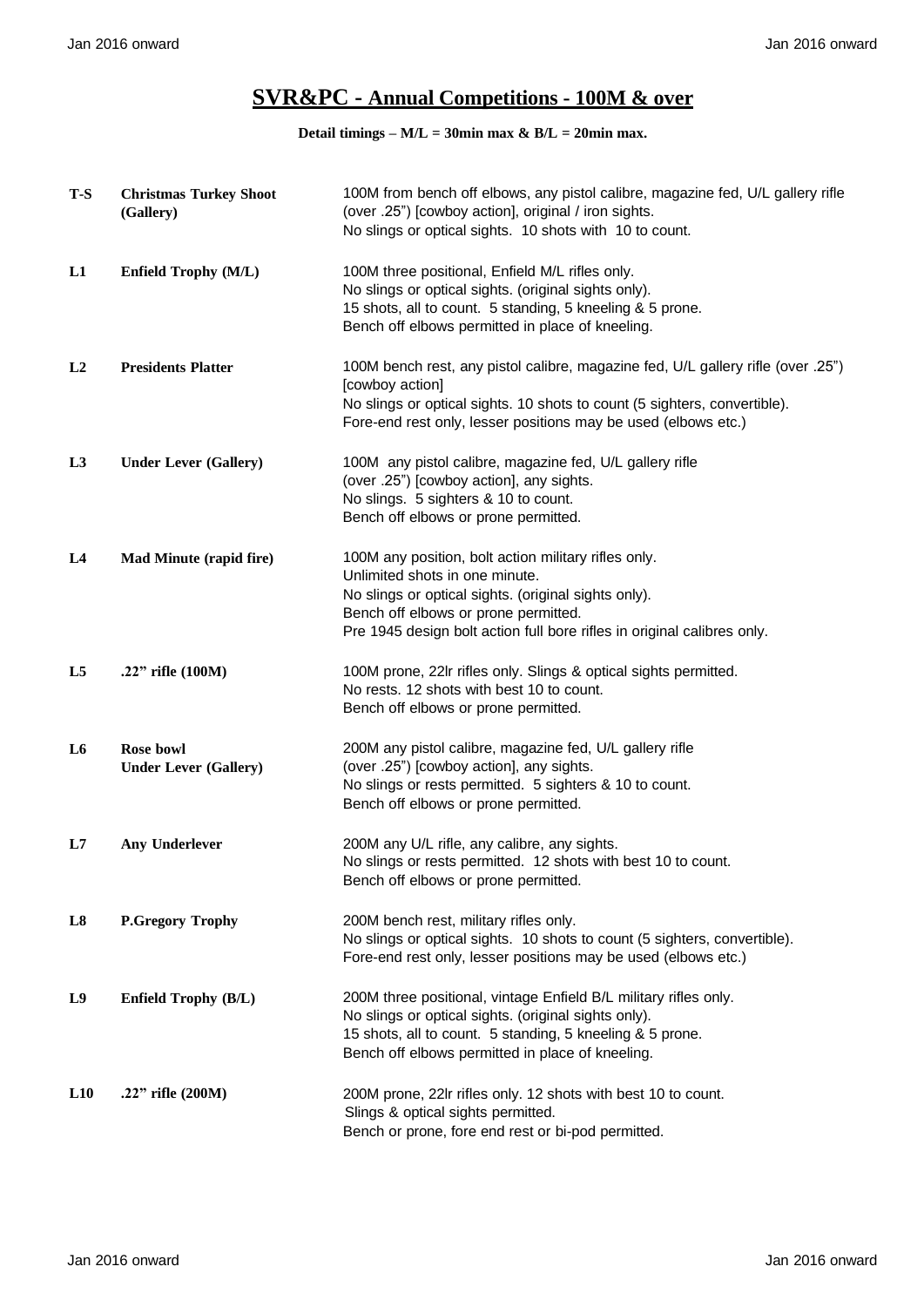## **SVR&PC - Annual Competitions - 100M & over**

| L11 | <b>Fred Burt Trophy</b>                     | 300M military rifles only. 12 shots with best 10 to count.<br>No slings or optical sights. (original sights only).<br>Bench off elbows or prone permitted.                                                                                                                             |
|-----|---------------------------------------------|----------------------------------------------------------------------------------------------------------------------------------------------------------------------------------------------------------------------------------------------------------------------------------------|
| L12 | <b>Military Rifle (Enfield)</b>             | 300M vintage Enfield B/L military rifles only. 12 shots with best 10 to count.<br>No slings or optical sights. (original sights only).<br>Bench off elbows or prone permitted.                                                                                                         |
| L13 | <b>Target Rifle</b>                         | 300M prone, any full-bore rifle. 12 shots with best 10 to count.<br>Slings permitted, no optical sights. (iron / aperture sights only).<br>Bench off elbows or prone permitted.                                                                                                        |
| L14 | <b>Free Rifle</b>                           | 300M prone, any full-bore rifle. 12 shots with best 10 to count.<br>Slings, optical sights & fore end rest/bi-pod (Free rifle rules) permitted.<br>Bench off elbows or prone permitted.                                                                                                |
| L15 | Rest of the world vintage military<br>rifle | 300M - rest of the world vintage military rifles (excluding Enfield's)<br>12 shots with best 10 to count. No slings or optical sights.<br>(original sights only). Bench off elbows or prone permitted.                                                                                 |
| L16 | <b>Classic Breech Loader</b>                | 300M classic breach loading / under lever / Martini Action rifles<br>(excluding bolt action).<br>12 shots with best 10 to count. No slings or optical sights.<br>(iron / aperture sights only, in the spirit of the original).<br>Bench or prone, off elbows, fore-end rest permitted. |
| L17 | <b>Military Rifle</b>                       | 500M prone, military rifles only. 12 shots with best 10 to count.<br>No slings or optical sights. (original sights only).<br>Bench off elbows or prone permitted.                                                                                                                      |
| L18 | <b>Target Rifle</b>                         | 500M prone, any full-bore rifle. 12 shots with best 10 to count.<br>Slings permitted, no optical sights. (iron / aperture sights only).<br>Bench off elbows or prone permitted.                                                                                                        |
| L19 | <b>Free Rifle</b>                           | 500M prone, any full-bore rifle. 12 shots with best 10 to count.<br>Slings, optical sights & fore end rest/bi-pod (Free rifle rules) permitted.<br>Bench off elbows or prone permitted.                                                                                                |
| L20 | rifle                                       | Rest of the world vintage military 600M - rest of the world vintage military rifles (excluding Enfield's)<br>12 shots with best 10 to count. No slings or optical sights.<br>(original sights only). Bench off elbows or prone permitted.                                              |
| L21 | <b>Military Rifle (Enfield)</b>             | 600M vintage Enfield B/L military rifles only. 12 shots with best 10 to count.<br>No slings or optical sights. (original sights only).<br>Bench off elbows or prone permitted.                                                                                                         |
| L22 | <b>Target Rifle</b>                         | 600M prone, any full-bore rifle. 12 shots with best 10 to count.<br>Slings permitted, no optical sights. (iron/aperture sights only).<br>Bench off elbows or prone permitted.                                                                                                          |
| L23 | <b>Free Rifle</b>                           | 600M prone, any full-bore rifle. 12 shots with best 10 to count.<br>Slings, optical sights & fore end rest/bi-pod (Free rifle rules) permitted.<br>Bench off elbows or prone permitted.                                                                                                |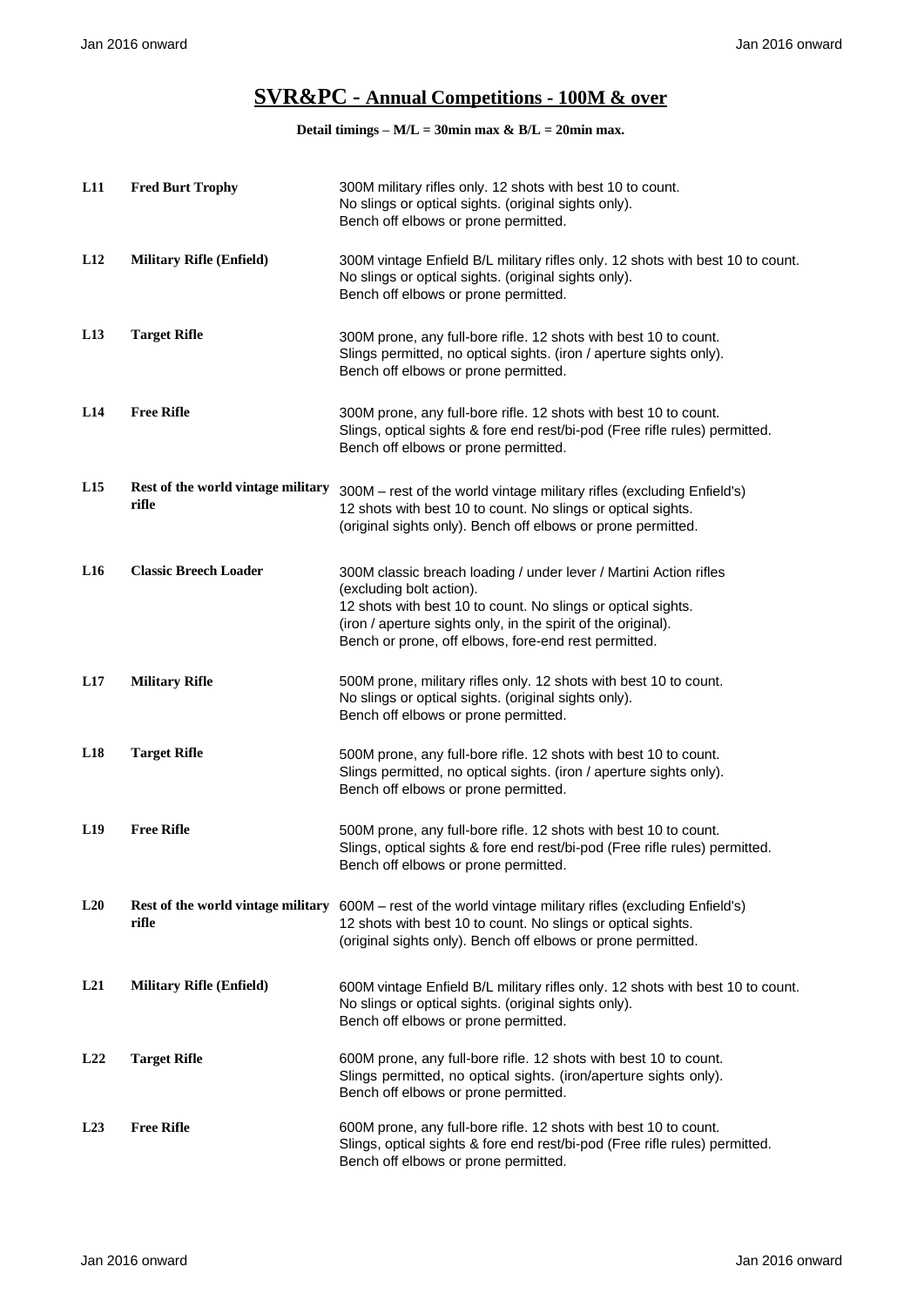## **SVR&PC - Annual Competitions – Up To 30M**

| S1             | <b>Musket</b><br>(off hand)           | 25M any B/P musket in the spirit of the original (vintage).<br>Standing off hand. 13 shots with best 10 to count.                                                                                                                                                                                                                                                                                            |
|----------------|---------------------------------------|--------------------------------------------------------------------------------------------------------------------------------------------------------------------------------------------------------------------------------------------------------------------------------------------------------------------------------------------------------------------------------------------------------------|
| S <sub>2</sub> | .22" multi shot pistol                | 25M any multi shot .22" pistol.<br>Two handed. 20 shots in one minute. (two 10 shot magazines).                                                                                                                                                                                                                                                                                                              |
| S <sub>3</sub> | <b>Trafalgar Cup</b>                  | 25M any B/P M/L revolver in the spirit of the original (vintage).<br>Standing two handed. 12 shots with best 10 to count.                                                                                                                                                                                                                                                                                    |
| <b>S4</b>      | <b>Moody Shield</b>                   | 25M any B/P M/L revolver. In the spirit of the original (vintage).<br>Seated pistol rest & elbows. 12 shots with best 10 to count.                                                                                                                                                                                                                                                                           |
| S <sub>5</sub> | <b>Triangular Trophy</b>              | 25M any B/P M/L revolver in the spirit of the original (vintage).<br>6 shots two handed, 6 shots right handed & 6 shots left handed.<br>All shots to count.                                                                                                                                                                                                                                                  |
| <b>S6</b>      | <b>Single Shot Pistol</b>             | 25M any single shot B/P M/L pistol in the spirit of the original (vintage).<br>Two handed. 13 shots with best 10 to count.                                                                                                                                                                                                                                                                                   |
| <b>S7</b>      | <b>Post Vintage Pistol</b>            | 25M any pistol, two handed.<br>B/P M/L - 12 shots from 12 to count.<br>All others, 10 shots from 10 to count (Inc. .22" & Air pistol).<br>$M/L = 20$ min max. All others = 10min max. Scoring = 50% rule.                                                                                                                                                                                                    |
| S8             | Open pistol                           | 15M breech loading pistols. 20 shots standing, two handed.<br>2x10 shot targets in 4 mins. All calibres including .22". (no air pistols).                                                                                                                                                                                                                                                                    |
| S9             | Long Barrelled Pistol/Revolver        | 25M Any long barrelled revolver / long barrelled pistol.<br>10 shots to count, any calibre, any sights. Standing two handed.<br>Minimum barrel length = 10". (no air pistols).                                                                                                                                                                                                                               |
| <b>S10</b>     | <b>Military Rifle</b><br>(rested)     | 25M downloaded vintage military rifle.<br>10 shots, elbow rests only. Standard military sights.<br>max muzzle energy = $1450$ ft lbs. max muzzle vel = $2200$ fps.                                                                                                                                                                                                                                           |
| <b>S11</b>     | <b>Military Rifle</b><br>(off hand)   | 25M downloaded vintage military rifle.<br>10 shots, off hand. Standard military sights.<br>max muzzle energy = $1450$ ft lbs. max muzzle vel = $2200$ fps.                                                                                                                                                                                                                                                   |
| <b>S12</b>     | <b>U/L Rifle</b><br>(rested)          | 25". 25" 25M any pistol calibre, magazine fed, U/L gallery rifle (over<br>[cowboy action], iron sights, no slings.<br>Elbow rest only. 10 shots only to count.                                                                                                                                                                                                                                               |
| <b>S13</b>     | <b>U/L Rifle</b><br>(off hand)        | 25M any pistol calibre, magazine fed, U/L gallery rifle (over .25")<br>[cowboy action], iron sights, no slings.<br>No rests, off hand only. 10 shots only to count.                                                                                                                                                                                                                                          |
| <b>S14</b>     | <b>U/L Rifle</b><br>(Combined)        | 25M any pistol calibre, magazine fed, U/L gallery rifle (over .25")<br>[cowboy action], iron sights, no slings.<br>10 shots, no rests, off hand only.<br>10 shots, elbow rest only. All 20 shots to count.                                                                                                                                                                                                   |
| <b>S15</b>     | <b>U/L Rifle</b><br>(2 positional)    | 25M any pistol calibre, magazine fed, U/L gallery rifle (over .25")<br>[cowboy action], iron sights, no slings.<br>Two positional, 5 shots kneeling & 5 shots standing, all to count.                                                                                                                                                                                                                        |
| <b>S16</b>     | <b>U/L Mad Minute</b><br>(rapid fire) | 25". 25" 25M any pistol calibre, magazine fed, U/L gallery rifle (over<br>[cowboy action], iron sights, no slings.<br>Unlimited shots in one minute. Start with loaded magazine.                                                                                                                                                                                                                             |
| <b>S17</b>     | <b>U/L Whitehead</b>                  | Any pistol calibre, magazine fed, U/L gallery rifle (over .25")<br>[cowboy action], iron sights, no slings.<br>24 shots only to count. Off hand only.<br>25M - 6 shots on first target in 20 seconds.<br>20M - 6 shots on second target in 15 seconds.<br>15M - 6 shots on first target in 3x4 second taps, each tap = 2 shots.<br>10M - 6 shots, 3 on first target & 3 on second target, all in 10 seconds. |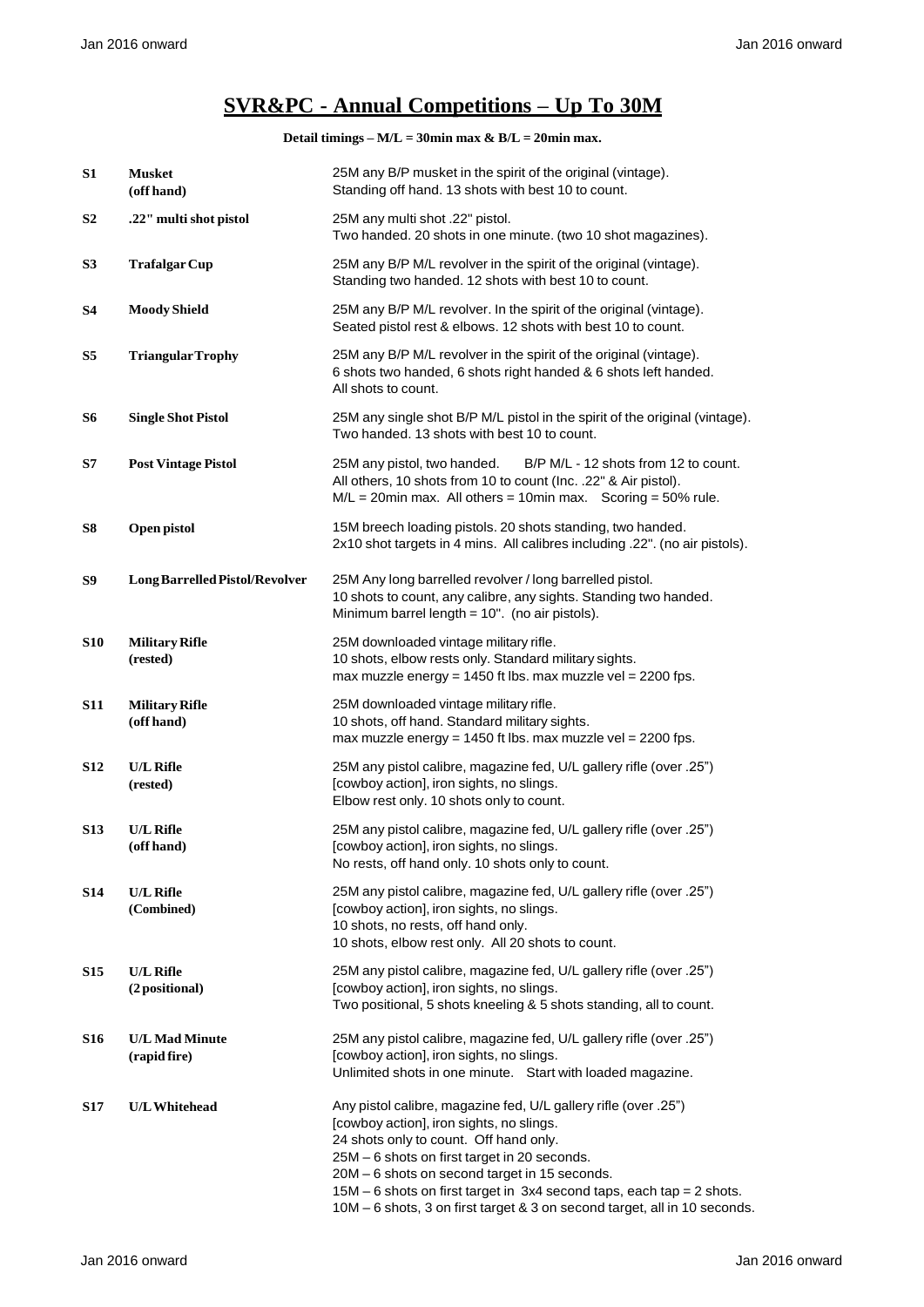## **SVR&PC - Annual Competitions - Up To 30M**

| S18              | <b>U/L Blackhead</b>                    | Any pistol calibre, magazine fed, U/L gallery rifle (over .25")<br>[cowboy action], iron sights, no slings.<br>20 shots only to count. Off hand only.<br>25M - 5 shots on first target in 15 seconds.<br>20M - 5 shots on second target in 15 seconds.<br>15M - 5 shots on first target in 10 seconds.<br>10M - 5 shots, on second target in 10 seconds. |
|------------------|-----------------------------------------|----------------------------------------------------------------------------------------------------------------------------------------------------------------------------------------------------------------------------------------------------------------------------------------------------------------------------------------------------------|
| S19              | <b>Open Whitehead</b>                   | Any multi shot firearm (range conditions apply).<br>Inc U/L, rev carbine, lbr/lbp & all bolt actions above .25".<br>Any sights, standing. Course of fire as S17, U/L Whitehead.                                                                                                                                                                          |
| <b>S20</b>       | .22" Old School<br>$(3P - iron$ sights) | 25M any 22Ir rifle, must have iron sights (notch & Post, no apertures), no slings.<br>5 off hand, 5 elbows, 5 bench rest.                                                                                                                                                                                                                                |
| <b>S21</b>       | .22" Rifle<br>(rested)                  | 25M any 22Ir rifle, any sights, no slings.<br>Elbow rest only. 10 shots only to count.                                                                                                                                                                                                                                                                   |
| S <sub>2</sub> 2 | .22" Rifle<br>(off hand)                | 25M any 22Ir rifle, any sights, no slings.<br>No rests, off hand only. 10 shots only to count.                                                                                                                                                                                                                                                           |
| S <sub>2</sub> 3 | $.22"$ rifle<br>(Combined)              | 25M any 22Ir rifle, any sights, no slings.<br>10 shots, no rests, off hand only.<br>10 shots, elbow rest only. All 20 shots to count.                                                                                                                                                                                                                    |
| S24              | .22" Skirmisher                         | 25M.22" semi-auto rifle, off the elbows. (5 diagram target).<br>Start with one loaded ten shot magazine, fire at the diagrams in sequence so that an<br>even number of shots end up in each diagram.<br>The magazine can be reloaded as many times as possible<br>within two minutes. (penalties for out of sequence shots).                             |
| S <sub>25</sub>  | .22" Whitehead                          | Any 22Ir rifle, any sights, no slings.<br>24 shots only to count. Off hand only.<br>25M - 6 shots on first target in 15 seconds.<br>20M - 6 shots on second target in 10 seconds.<br>15M - 6 shots on first target in 3x3 second taps, each tap = 2 shots.<br>10M – 6 shots, 3 on first target & 3 on second target, all in 8 seconds.                   |
| <b>S26</b>       | .22" Blackhead                          | Any 22Ir rifle, any sights, no slings.<br>20 shots only to count. Off hand only.<br>25M - 5 shots on first target in 15 seconds.<br>20M - 5 shots on second target in 15 seconds.<br>15M - 5 shots on first target in 10 seconds.<br>10M - 5 shots, on second target in 10 seconds.                                                                      |
| S <sub>27</sub>  | .22" Mad Minute<br>(rapid fire)         | 25M any 22Ir rifle, any sights, no slings.<br>Unlimited shots in one minute. (multiple 10 shot magazines may be used).                                                                                                                                                                                                                                   |
| S <sub>28</sub>  | <b>Air Pistol</b><br>(off hand)         | 15M any air pistol.<br>Two handed. 10 shots only to count.                                                                                                                                                                                                                                                                                               |
| S <sub>29</sub>  | <b>Rested Air Pistol</b>                | 25M any air pistol.<br>Seated pistol rest & elbows. Two handed. 10 shots only to count.                                                                                                                                                                                                                                                                  |
| <b>S30</b>       | Rapid air pistol                        | 5M Multi-shot air pistols, BB or pellet. 2x10 shot targets in 3 mins.                                                                                                                                                                                                                                                                                    |
| <b>S31</b>       | <b>Spring Air Rifle</b><br>(rested)     | 25M any spring type air rifle, any sights, no slings.<br>Elbow rest only. 10 shots only to count.                                                                                                                                                                                                                                                        |
| S32              | <b>Spring Air Rifle</b><br>(off hand)   | 25M any spring type air rifle, any sights, no slings.<br>Standing, off hand, no rests. 10 shots only to count.                                                                                                                                                                                                                                           |
| S33              | <b>Free Air Rifle</b><br>(rested)       | 25M any air rifle, any sights, no slings.<br>Elbow rest only. 10 shots only to count.                                                                                                                                                                                                                                                                    |
| S34              | <b>Free Air Rifle</b><br>(off hand)     | 25M any air rifle, any sights, no slings.<br>Standing, off hand, no rests. 10 shots only to count.                                                                                                                                                                                                                                                       |